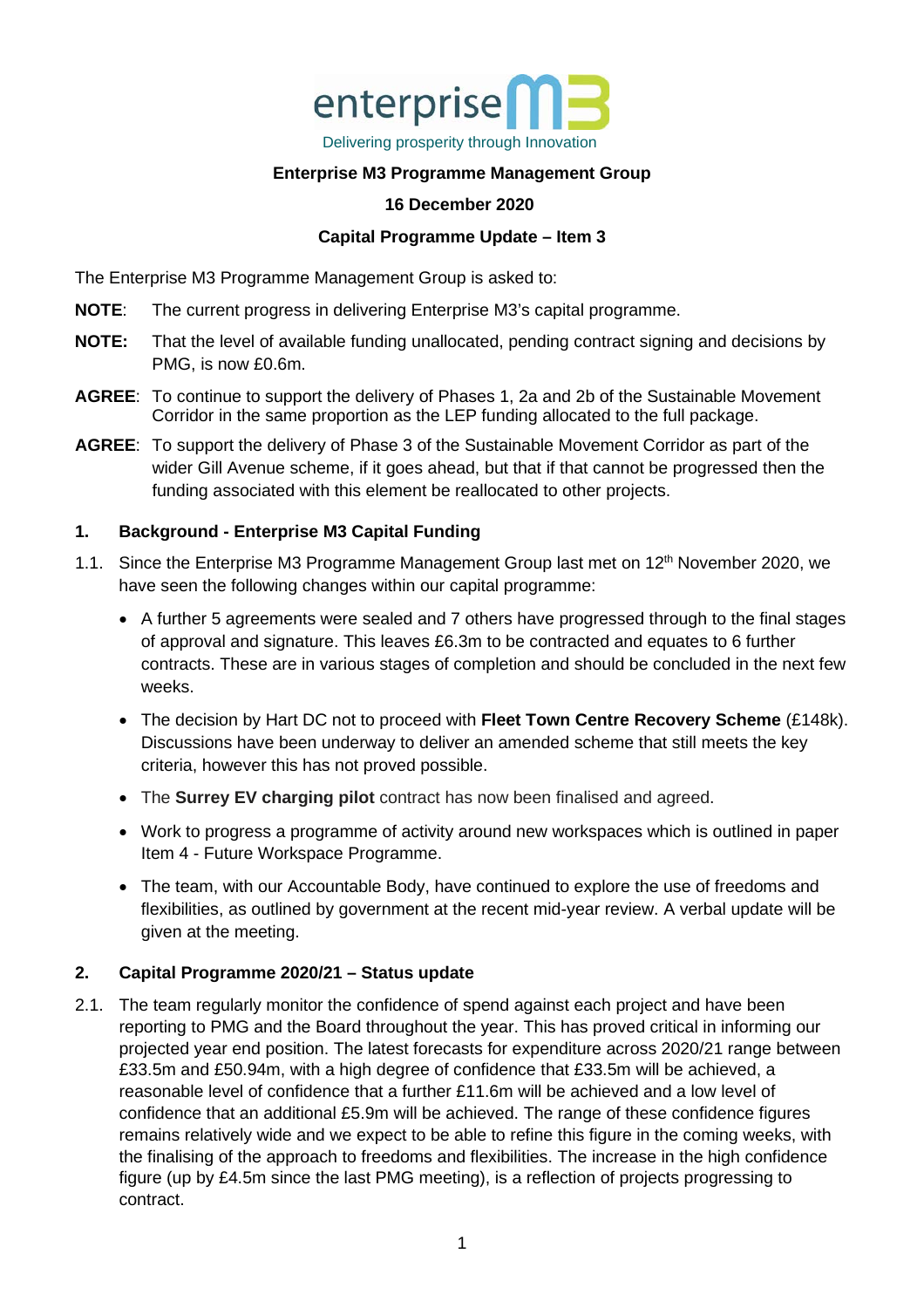### **3. Available funding and opportunities to support new projects**

3.1. At the last PMG meeting, it was reported that there was £71.2m of available funding in 2020/21, comprising this year's LGF allocation from Government, loan repayments and a small carry forward of LGF & GEF from previous financial years. Table 2 below shows the unallocated funding reported at that time.

### **Table 2: 2020/21 funding position (as at 2 Nov 2020)**

|                                                             | Amount (£m) |
|-------------------------------------------------------------|-------------|
| Available funding                                           | 71.2        |
| Contractual commitments                                     | 64.8        |
| Approved projects still subject to contract                 | 5.7         |
| Total unallocated funding available to support new activity | 1.1         |

- 3.2. Table 2 only accounted for the loan repayments up to  $31<sup>st</sup>$  March 21, as it was agreed on  $17<sup>th</sup>$ Sept 2019 by PMG that the 2021/22 forecast loan repayments figure of £4.9m would be used to fund the first amount of spend into financial year 2021/22. This was on the Brighton Hill project, at £4.8m. However, since then a number of projects have experienced delivery delay (due to Covid, and other factors) and therefore the delivery will extend into 2021/22. This is acceptable due to the additional loan repayments received which do not have the March 2021 time constraint. Therefore it is now more helpful to report on unallocated funding for the period to the end of next financial year.
- 3.3. Table 3 shows an increase in the available funding for that period, as a result of the inclusion of the forecast loan repayments for 2021/22 and the pending Royal Holloway Cyber Security repayment of £400k (to be finalised).

### **Table 3: Available funding to March 2022 (as at 8 Dec 2020)**

|                                                                               | Amount (£m) |
|-------------------------------------------------------------------------------|-------------|
| Available Funding (including forecast loan repayments up to 31<br>March 2021) | 71.2        |
| Forecast loan repayments 2021/22                                              | 4.9         |
| <b>Cyber Security Repayment</b>                                               | 0.4         |
| <b>Available funding to March 2022</b>                                        | 76.5        |

3.4. Therefore available funding now stands at £600k, as demonstrated in Table 4.

### **Table 4: Funding position to March 2022 (as at 8 Dec 2020)**

|                                               | Amount (£m) |
|-----------------------------------------------|-------------|
| Available funding to March 2022               | 76.5        |
| Contractual commitments                       | 68.9        |
| Approved projects still subject to contract   | 6.91        |
| Available funding to allocate to new projects | 0.6         |

The increase in contractual commitments, since the position reported in early November (Table 2), is due to the 2021/22 element of Brighton Hill previously mentioned. The change in the approved projects figure reflects recent PMG approval decisions and also the movement of all Clean Growth projects to the GBF programme.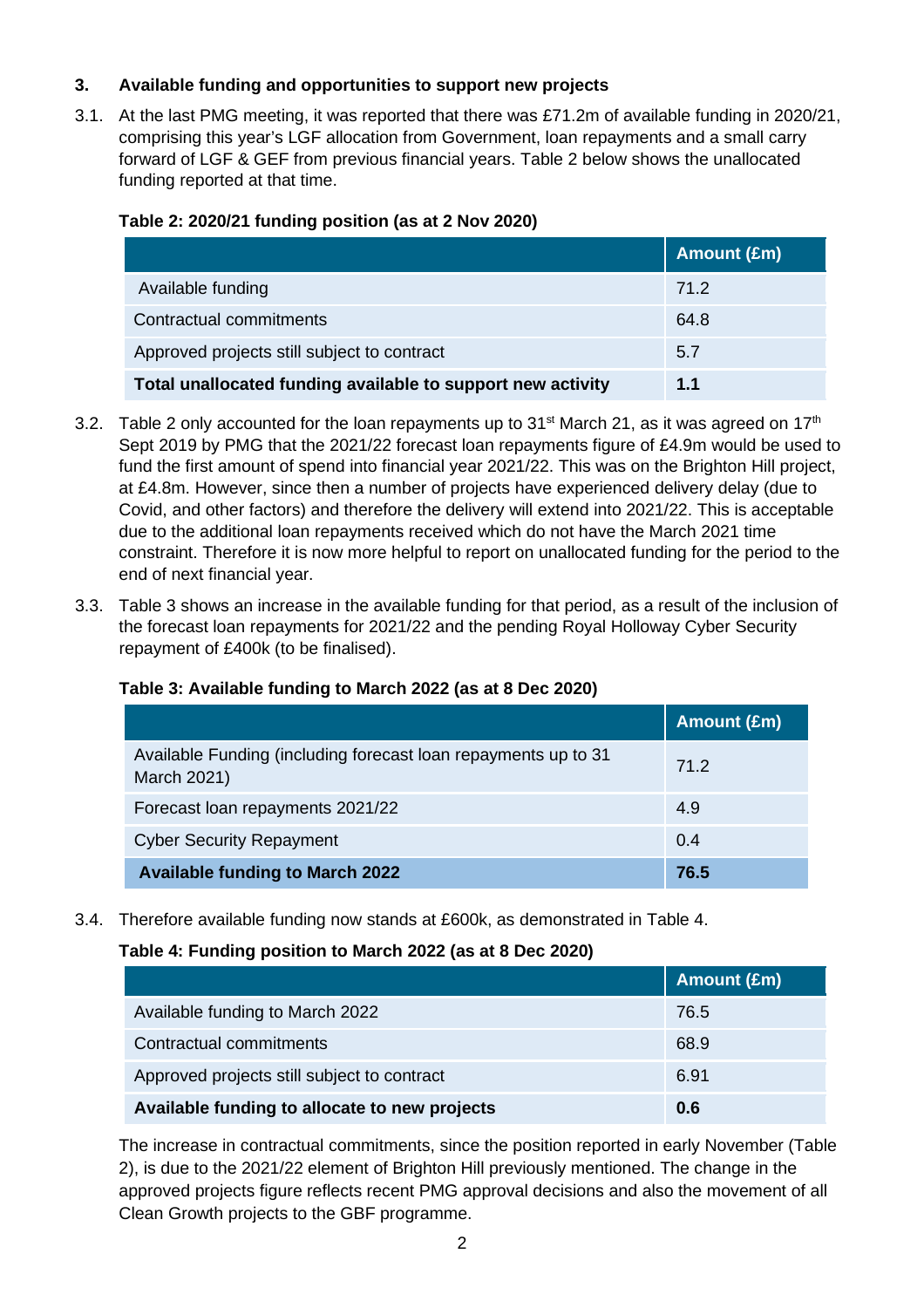### **4. Specific Project Updates**

# **Fleet Town Centre Recovery Scheme**

4.1. Hart District Council are advising Hampshire County Council that they have decided that the Fleet Road Pedestrianisation scheme should be removed and Fleet Road reopened to traffic. The scheme has been allocated £148,000 from the Supporting Town Centres Fund. Unfortunately, discussions with Hart DC officers have not been able to identify an alternative scheme that meets the criteria of the fund. Therefore whilst formal notification of this from Hart is still pending, it now seems inevitable that the majority of the funding will not be claimed and will need to be reallocated. This funding is not yet included in the 'unallocated' amount shown in Table 4 above as it has not yet been finalised.

# **Guildford Sustainable Movement Corridor (SMC)**

- 4.2. At its meeting in May, PMG agreed to increase the funding allocation to the **Sustainable Movement Corridor (SMC)** scheme by £553,000 to enable the proposed scheme to be delivered in full. The additional costs were largely due to market differences in the time between preparation of the Business Case and the works being procured.
- 4.3. This means that the LEP has agreed an allocation of Local Growth Funding of £2,725,000 towards the total scheme cost of £4,235,000.
- 4.4. The LEP remains able and willing to fund the revised scheme but there are currently issues with the delivery of the Tesco Roundabout signalisation element of the scheme, meaning that it might not be able to proceed whilst meeting our funding requirements. The SMC consists of 4 distinct phases:
	- Phase 1 (Bannisters Field pedestrian and cycle route)
	- Phase 2a (Egerton Road to University and Town Centre pedestrian and cycle improvements)
	- Phase 2b (Guildford Park Road pedestrian and bus improvements)
	- Phase 3 (Tesco Roundabout signalisation)
- 4.5. Phases 1 and 2a have already been completed, Phase 2b is shortly to commence delivery but Phase 3, the signalisation of Tesco Roundabout, has not yet commenced.
- 4.6. Guildford Borough Council has been leading the design and procurement of the scheme, but as it involves work on the public highway they need to secure Technical Approval from Surrey County Council for the works. Having fully reviewed the design of the scheme, Surrey County Council have raised concerns about the benefits of the scheme when delivered without further works along Gill Avenue and as yet have therefore been unable to approve the works in isolation. The two authorities are meeting shortly before PMG to make a final decision and Surrey County Council are looking at options for delivering the Tesco Roundabout and Gill Avenue enhancements as a single scheme. However, if they are unable to do so then the Tesco Roundabout element of the scheme is not currently able to proceed.
- 4.7. Whilst the LEP is unlikely to be able to provide additional funding for the Tesco Roundabout and Gill Avenue schemes we would be able to continue to commit the existing funding to the scheme. However, if this proves not to be achievable then PMG will need to make a decision about the funding allocation, so that some or all of the funding can be reallocated elsewhere if necessary.
- 4.8. Whilst the Tesco Roundabout is the largest part of the existing scheme, costing approximately £3.2m, the other elements, costing approximately £1m, are not directly affected and are still able to be delivered and their benefits realised in full. The LEP funding for SMC was awarded on the